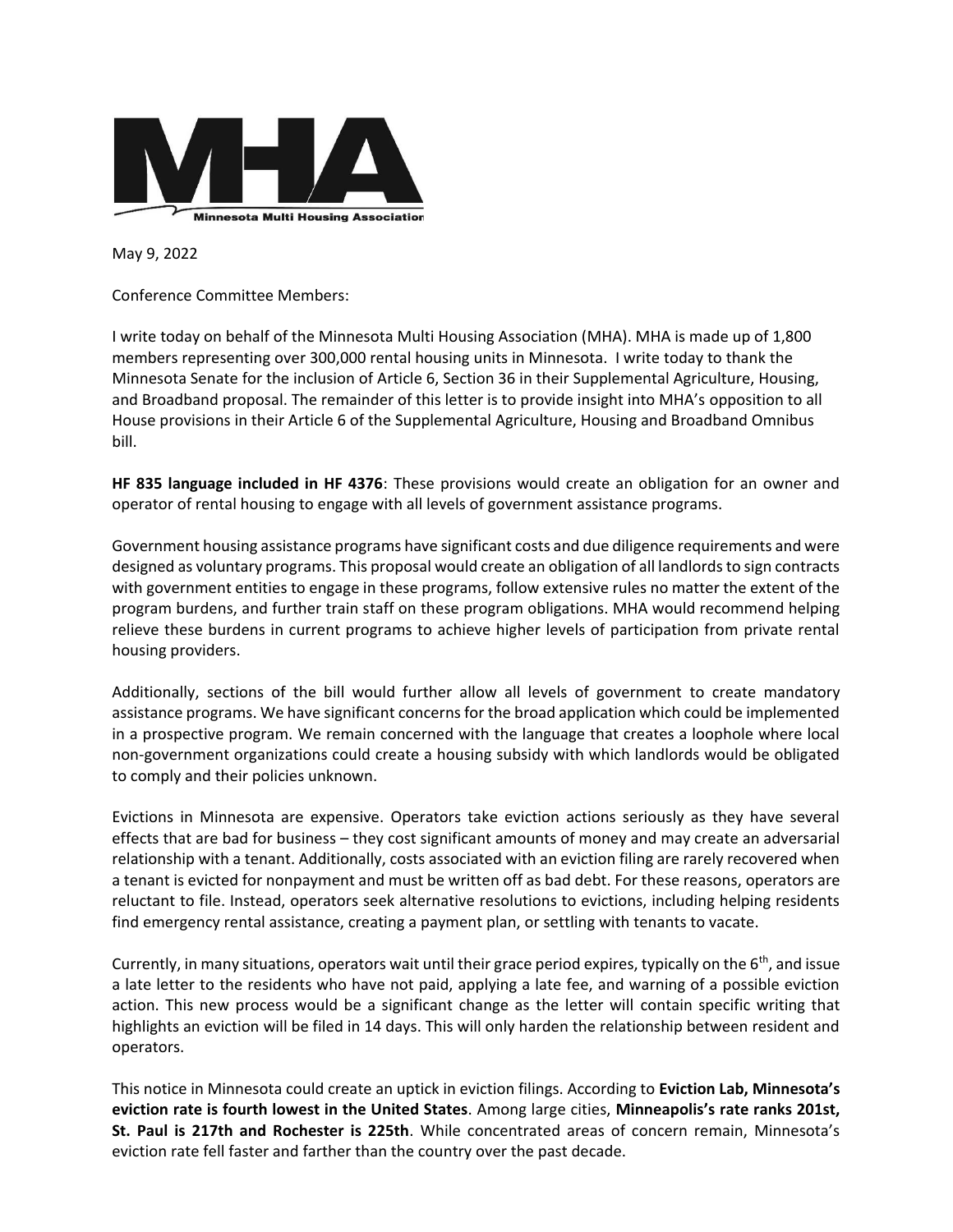This proposal would allow most records to be expunged immediately after the court reaches a conclusion or the case is settled. After three years, 100% of eviction records would be expunged regardless of the circumstances which gave rise to the eviction action. These eviction records offer insight into whether a building fits the needs of a prospective resident. They are one of many factors considered by most landlords during the application screening process. Failing to properly screen applicants sets them up for failure, hurts other renters, and could be a financial and legal liability for owners and operators.

MHA is further concerned when we take a look at the language in Section 4. Under the proposal, the courts can determine that an eviction action "is no longer a reasonable predictor of future tenant behavior" leaves a lot of room for interpretation. Courts are not operators of rental units and are not equipped to understand what creates a reasonable predictor of future tenant behavior. When looking at expungements in other sections of law there are procedures in place that must be followed to meet the standard of no longer being a reasonable predictor, but this statute provides no such guidance. Similarly, in section 5, a tenant "prevail[ing] on the merits" could include a range of outcomes well short of dismissal in the tenant's favor. For instance, it could include a court ordering a nominal decrease in rent owed but still issuing a writ of recovery to the landlord.

Allowing expungement by agreement of parties to the action without considering whether concealment is in the public interest is an extraordinary step that allows - potentially for financial compensation - two interested parties to control the fate of a public record to the detriment of others. This is a concern as Minnesota's eviction numbers rank among the very lowest in the country.

Elimination of this data set could create less public scrutiny of the actions of tenants and landlords alike.

**HF 398 language included in HF 4376:** A statewide minimum heating code does not recognize the regional differences in our large state, especially north to south. Our building code recognizes two different zones: climate zones 6A & 7. Additionally, the minimum heating code does not recognize how many multifamily rental properties heat their facilities. Most commonly, older facilities use a boiler system which creates constant heat that flows through the building. A boiler system causes those in the center to be warmer while those on the upper-level corners generally remain cooler.

This language is a one size fits all that doesn't match the significantly different climate and heating systems of multi housing properties. Local housing maintenance codes can be applied in circumstances to reflect the local heating requirements and have been done in many municipalities.

The expansion of the ETRA to include appliances is problematic because it does not take into account the nature of our property management business practices, especially as it relates to appliances. For example, when replacing or repairing an air conditioning unit, this is entirely a seasonal activity. Our suppliers understandably have specific inventory available at the beginning of a season. If an air conditioner breaks at the end of the season and the part is no longer available or the cost of repair is better investment in a new unit, then we are faced with the challenge that the seasonal inventory is often sold out. This is even more exacerbated with the significant recent supply-chain challenges. How can we comply with the ETRA in that circumstance? We can financially compensate the resident, supply fans, among other options to mitigate the situation. In the case of a disability related necessity for air conditioning then a reasonable accommodation would have to be made.

**HF 399 language included in HF 4376.** No one likes an unexpected fee on their phone bill just like no one would appreciate an unexpected fee for their home. Under this assumption, we would propose to the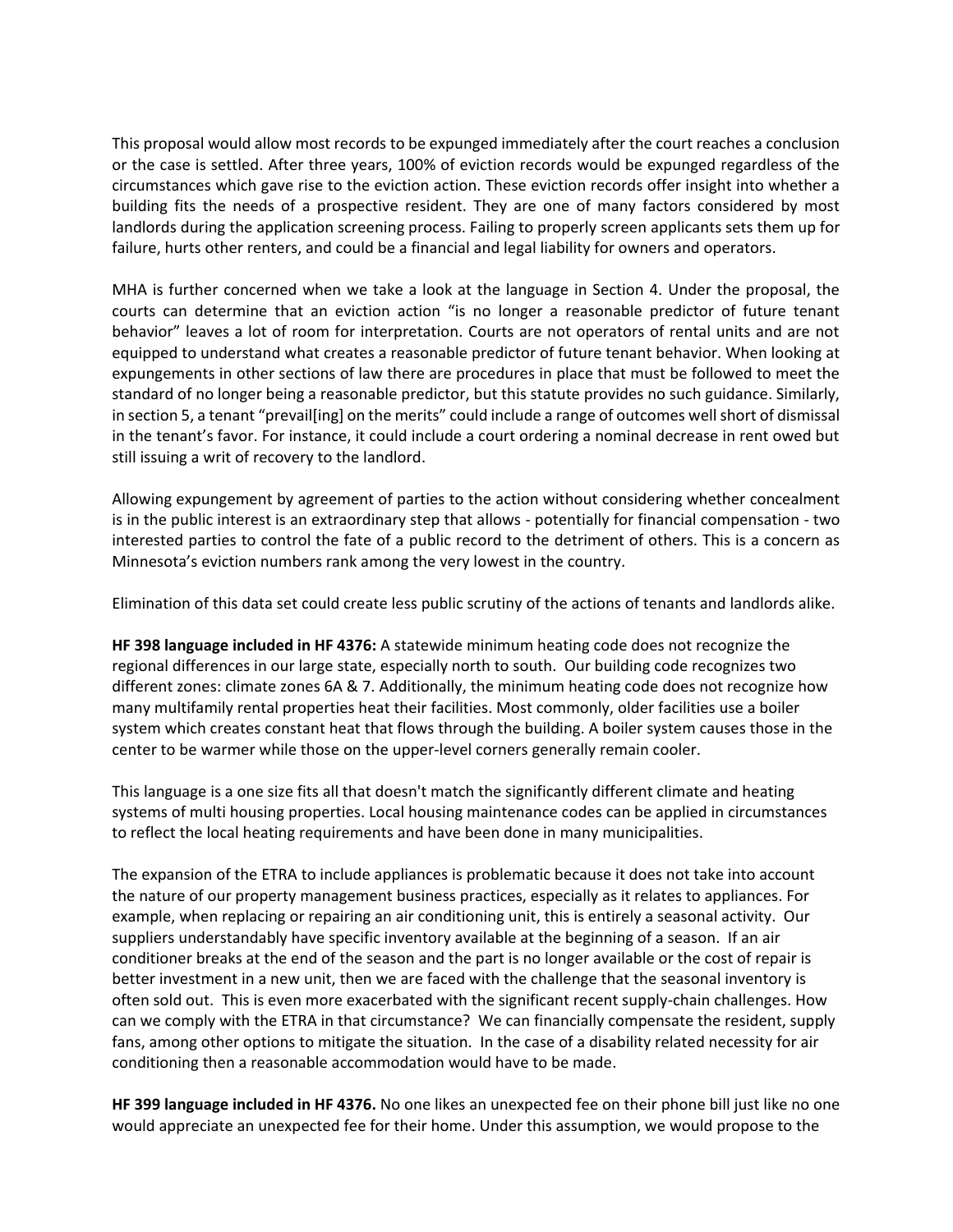author and Committee that a fee disclosure, rather than a complete prohibition, is a best practice and something MHA could support in the interest of fairness and transparency.

MHA also has numerous concerns about how the 24-hour notice of entry requirement would function for property managers and how it would introduce inefficiencies. As an example, an appliance delivery company reschedules the delivery window on the morning of delivery, bringing the desired new appliance to the resident. But under this bill, we would have to postpone the delivery and provide another 24-hour notice to comply. This situation does not serve the best interests of the resident. Additionally, an individual who works nights might not be appreciative of the window available for entry and could prefer an earlier or later time. This does not provide entry outside of the hours listed in the proposal.

Concerningly, the language in HF 399 does not provide a safe harbor for the landlord to access the unit when the tenant agrees to access without a 24-hour notice. This situation is specifically created with the removal of the word 'substantially' from the statute. We find this troubling because it provides no flexibility for real world implementation. As an example, the property management entity could be penalized if they enter the apartment 7 minutes too early. A violation as defined in this proposal is any entry prior to the 24-hour duration that is not already exempted in 504B.211 subdivision 4.

The penalty outlined in the legislation provides for one and a half months rent. This does not seem to be consistent with the damages to the resident in the situation outlined earlier of arriving 7 minutes early. It also states a violation of the 24-hour rule violates the Covenants of Habitability – which itself comes with significant additional penalties. We believe the penalties are overly broad and not consistent with the damages incurred.

**HF 2860 language included in HF 4376.** The proposal in front of the committee today would not allow for an eviction action for nonpayment of rent to move forward if an application for any federal, state, local, or other nonprofit rental assistance program is pending. We are continuing to evaluate the amendments impact on the bill.

Some local jurisdictions have adopted several different timelines for a notice period prior to filing an eviction. These ordinances add a layer of complexity as they reflect a patchwork of policies in the state. As an example, the City of Brooklyn Center recently adopted a 30-day notice requirement that must be provided prior to filing an eviction. This standard would provide someone until the 29<sup>th</sup> day to make a rental assistance application for Emergency Assistance through Hennepin County. At that point, Hennepin County would process the application. Applications have been known to take 30 days or more to process. At the end of the duration, if the application is rejected, housing providers would be on the hook for unpaid rent potentially for more than 60 days. The impact of this policy could be devastating especially for smaller operators with few units to offset these costs.

Housing providers in Minnesota know the best business practice is to avoid evictions and keep tenants stably in their homes. Rental owners and operators regularly work with local and county programs for emergency rental assistance for residents and understand the value these programs can provide for both the resident and housing provider. Let's not forget Minnesota has a strong deterrent to evictions through the state's \$300 filing fee and a requirement in most courts that housing providers hire attorneys to represent them.

**HF 400 language included in HF 4376.** This proposal also includes the infirmity bill. This proposal is one that could create confusion and conflict with federal fair housing law. In circumstances where federal law would require a reasonable accommodation, this proposal could have a differing timeline for